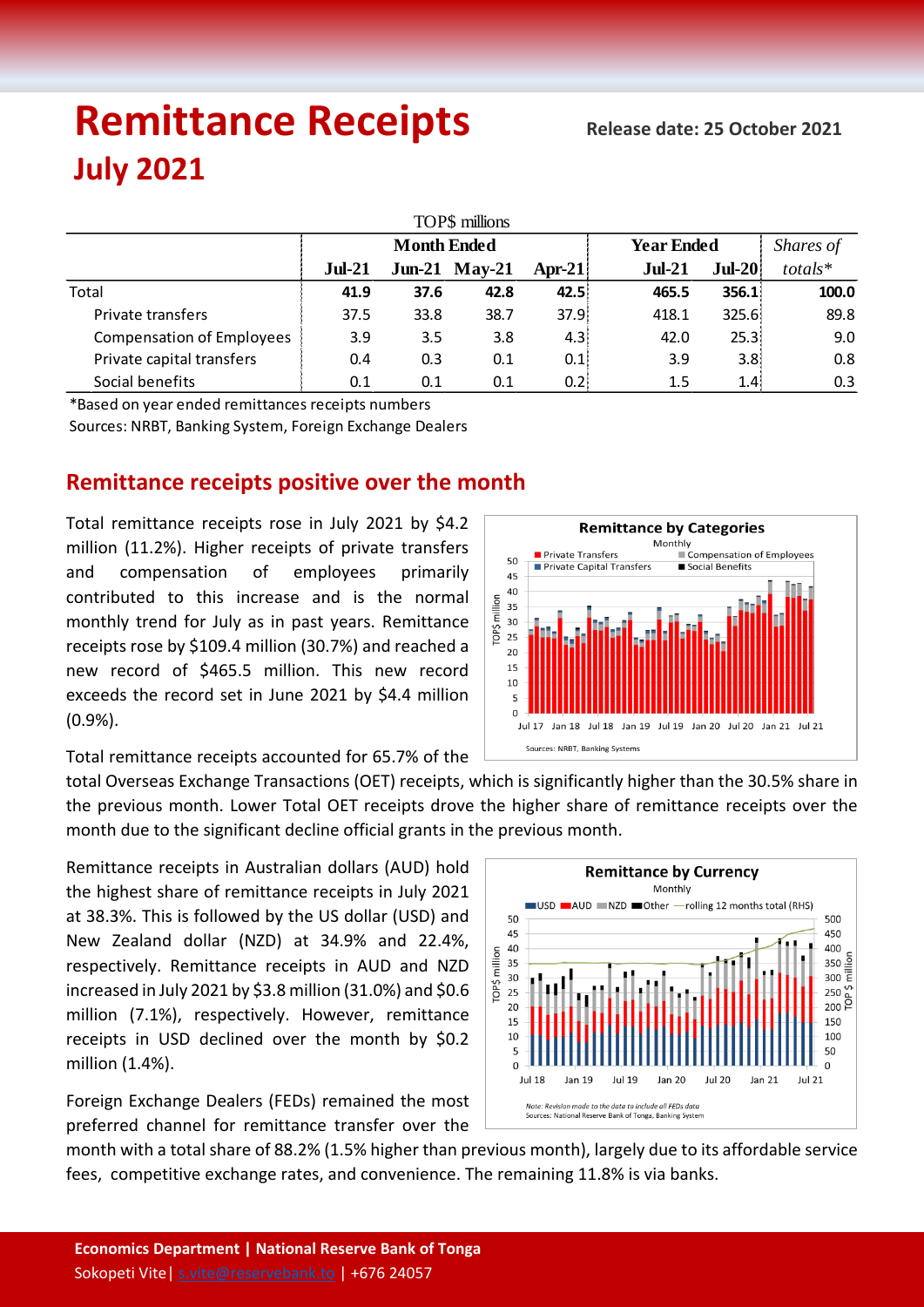#### **Private Transfers**

Private transfer receipts increased in July 2021 by \$3.7 million (10.8%), mostly monetary gifts receipts from families and friends abroad. This increase reflects the annual church conferences and fundraising activities (misinale) during the month. Private transfer receipts in AUD and NZD both increased by \$3.2 million (30.2%) and \$0.7 million (9.6%), respectively. Meanwhile, the USD dropped by \$0.2 million (1.4%) over the month.

Over the year to July 2021, private transfer receipts substantially rose by \$92.5 million (28.4%). They continued to hold the highest share of remittance receipts at 89.8%, thus reflecting the continued support from Tongan diaspora abroad.

#### **Employee Compensation<sup>1</sup>**

Compensation of employees rose over the month by \$0.4 million (11.9%), mainly driven by higher receipts from seasonal workers in Australia by \$0.6 million (41.0%). In contrast, seasonal workers receipts from New Zealand dropped by \$0.1 million (15.2%). On the other hand, other wages and salaries slightly fell over the month by \$0.05 million (4.8%).

In year-ended terms for July 2021, compensation of employees increased by \$16.7 million (66.3%). Receipts from seasonal workers still remained as the highest share of the compensation of employees with 70.1%. In contrast, the remaining 29.9% attributes to other



wages and salaries. Seasonal workers' receipts from Australia and New Zealand both continued to rise over the year by \$12.2 million (328.7%) and \$4.2 million (45.1%), respectively.

#### **Private capital transfers & Social benefits**

In July 2021, private capital transfers rose over the month by \$0.2 million (59.2%), mainly driven by households' construction and renovations, whilst social benefits slightly dropped by \$0.01 (9.8%). In year ended terms, private capital transfers and social benefits both increased by \$0.05 million (1.2%) and \$0.1 million (6.5%), respectively.

#### **Outlook**

l

Remittance receipts are expected to continue to increase in the coming months, mainly driven by annual events such as the churches' roll call in September (Katoanga Sepitema 'a e Kakai Fefine). Furthermore, the festive season is approaching, and therefore, remittance receipts are expected to pick up during this period. However, the COVID-19 pandemic and new variants in the major remitting countries may pose a risk to the income level of potential remitters, hence possibly affecting these receipts. The Reserve Bank

<sup>&</sup>lt;sup>1</sup> Employee compensation is the sum of wages and salaries from the seasonal workers abroad, Tongan residents working short term overseas, and resident employees serving foreign organizations.